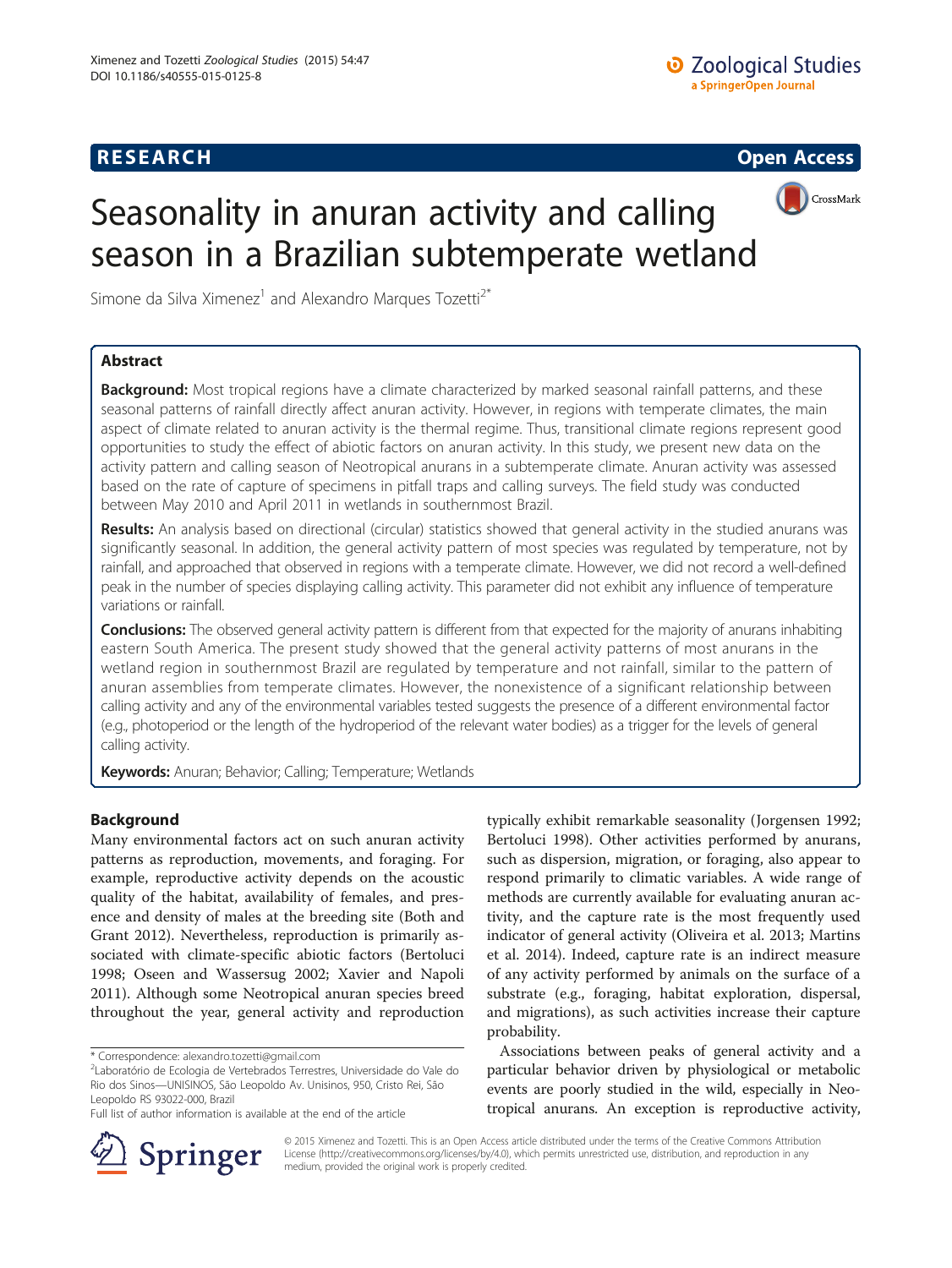which can be evaluated through calling surveys. Environmental factors such as light intensity, relative humidity, and air temperature are relatively well-documented habitat cues that affect the calling activity of anurans (Fukuyama and Kusano [1992;](#page-8-0) Hatano et al. [2002](#page-8-0); Almeida-Gomes et al. [2007](#page-7-0)). In contrast, photoperiod is a less well-studied climatic factor relative to seasonal changes in anuran behavior (Bradshaw and Holzapfel [2007\)](#page-7-0). There is evidence that amphibians in subtemperate wetlands could be tracking photoperiod (as previously reported for temperature and rainfall) to determine their seasonal variations in activity (Canavero and Arim [2009](#page-7-0)). In addition, there has recently been significant improvement in the number of ecological studies of amphibians in the Neotropics, though most of these studies are concentrated in forested or tropical open habitats. Less attention has been dedicated to subtemperate open habitats, such as wetlands. Southern Brazilian wetlands possess unique climatic characteristics, such as colder winters, in comparison with other Brazilian regions (Huckembeck et al. [2012;](#page-8-0) Oliveira et al. [2013](#page-8-0)). Given the divergent opinions regarding the effects of climatic factors on the activity patterns of anurans (Oseen and Wassersug [2002](#page-8-0); Saenz et al. [2006](#page-8-0)), transitional climatic regions represent an important natural laboratory for testing ecological hypotheses concerning the evolutionary process in ectotherms. In most Brazilian habitats (and other tropical areas), there is a small annual thermal amplitude (Maluf [2000\)](#page-8-0), and precipitation appears to be the main determining factor of anuran activity patterns (Heyer [1973;](#page-8-0) Boquimpani-Freitas et al. [2007](#page-7-0); Oliveira et al. [2013\)](#page-8-0). However, in temperate climate regions, annual temperature variation appears to be the main factor that determines ectothermic activity (Gilbert et al. [1994](#page-8-0); Navas and Bevier [2001](#page-8-0); Oseen and Wassersug [2002\)](#page-8-0). However, it is important to emphasize that studies performed in transitional regions between tropical and temperate climates have yielded conflicting results (Bernarde and Anjos [1999;](#page-7-0) Bernarde and Machado [2001](#page-7-0); Conte and Rossa-Feres [2006\)](#page-8-0).

The southernmost region of Brazil is in a transition zone between subtropical and temperate climates (Maluf [2000](#page-8-0)), thus constituting an important study area for understanding the activity patterns (reproductive or not) of Neotropical anurans. The relatively low temperatures, by tropical standards, and unpredictable rainfall can act as abiotic filters to limit activity and the establishment of species in this region. Studies on anuran general activity are important for species conservation purposes (Eterovick et al. [2005](#page-8-0)) and typically yield information about the species' ecology and natural history (Santos et al. [2008](#page-8-0)). In Brazil, especially in Rio Grande do Sul State, the science of anuran general activity has not yet been pursued (Oliveira et al. [2013\)](#page-8-0); thus, there is a lack of knowledge of this subject.

The present study aimed to evaluate the role of abiotic factors in the general activity pattern during the vocalization season in species associated with subtemperate wetlands in southernmost Brazil.

# Methods

### Study site

The study was conducted between May 2010 and April 2011 in an area formed by a mosaic of temporary wetlands (32° 08′ S and 52° 11′ E) located in Rio Grande, Rio Grande do Sul, southernmost Brazil. The samples were concentrated in an area of approximately 200 ha, which included a portion of the most extensive water bodies with the longest hydroperiods found at the study site. The predominant vegetation consisted of native field grass, which was relatively well preserved (Oliveira et al. [2013\)](#page-8-0). The local climate was classified as humid subtemperate with an annual average temperature of 18.1 °C and an average temperature of 12.7 °C during the coldest month. The climatic seasonality in the study area was characterized by warm and cold seasons, which differed from much of the Brazilian territory climatic seasonality marked by dry and wet seasons (Maluf [2000](#page-8-0); Tozetti et al. [2010\)](#page-8-0).

During sampling, the mean minimum temperature of the air during the warm season ranged from 13.08 to 21.25 °C. During the cold season, the mean minimum temperature of the air ranged from 6.45 to 16.43 °C. The rainfall accumulation was 347.7 mm. Because of the small monthly variation in rainfall, the wettest period was defined by plotting the rainfall data (16.7 mm). June, July, October, and December of 2010 and January and April of 2011 were defined as dry months. The humid months were May, August, September, and November of 2010 and February and March of 2011. The climatological data were obtained from Meteorological Station 83,995 of Rio Grande, located 5 km from the study area.

#### Evaluation of anuran activity

Anuran activity was divided into two types: (1) general activity and (2) calling activity. These forms of activity were evaluated using the following two methods: general activity was evaluated in terms of the capture rate in pitfall traps with drift fences (Greenberg et al. [1994](#page-8-0)), and calling activity was evaluated through calling surveys. The capture rate in this study was considered an indicator of general activity. General activity corresponded to any activity by the animals on the surface of the substrate (e.g., foraging, habitat exploration, searching for partners, and migration) and increased the probability of capture. Because these methods are common in herpetology, they will be described only briefly in this paper.

We used two pitfall sets, each with two 40-m-long lines, distributed at selected locations around the water bodies (preferential sampling; Krebs [1999\)](#page-8-0), with a distance of 3 km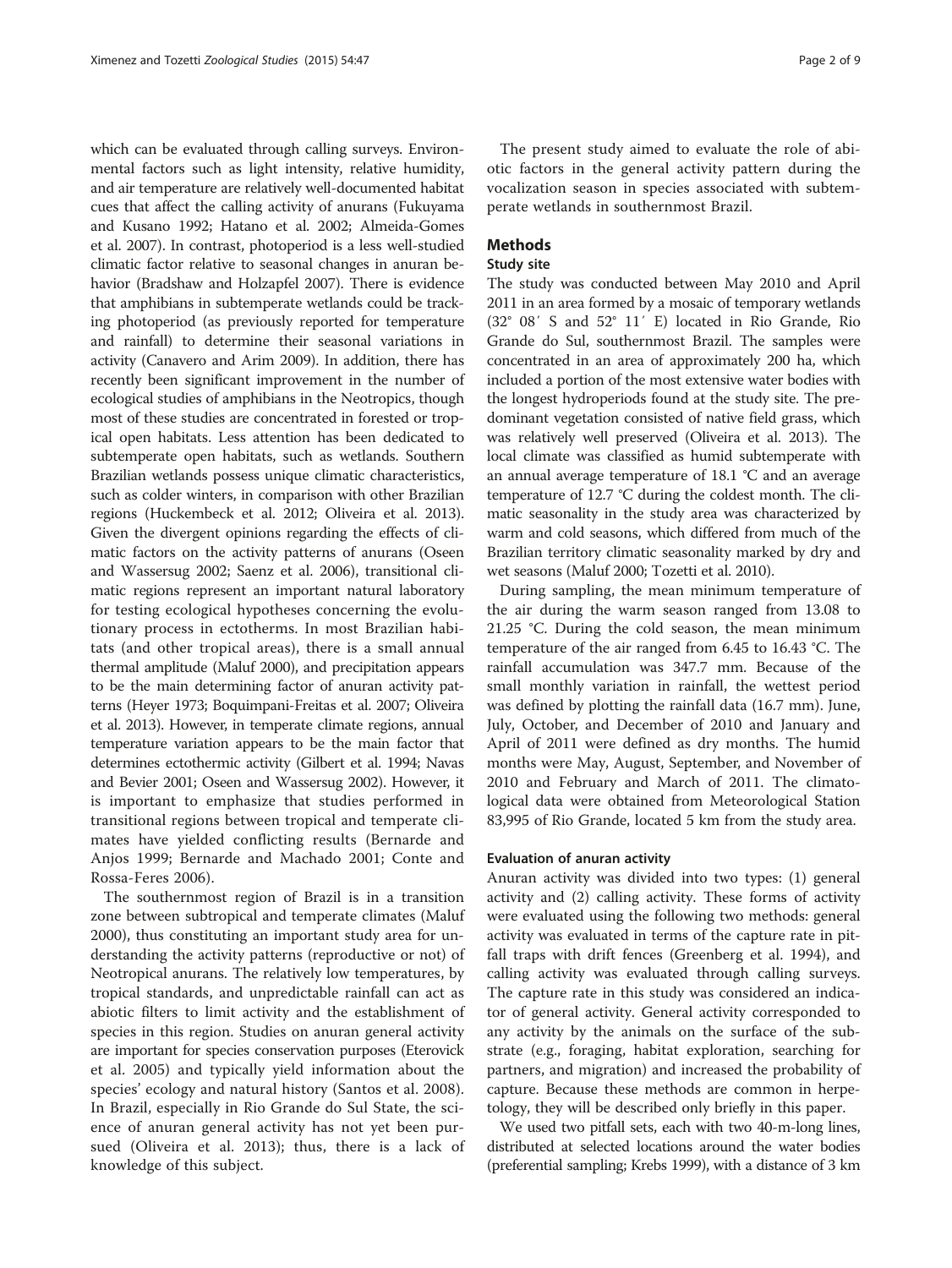between them. These sites were defined in a manner so that flooding of the buckets was avoided. Each line had four 100-L buckets united by drift fences, for a total of 16 buckets (for more details, see Ximenez et al. [2014](#page-8-0)). The traps remained open for four consecutive days per month between May 2010 and April 2011. Each captured animal was identified and measured. Whenever possible, the sex of the specimen was determined. The animals were then marked by toe clipping and released 5 m away from one of the ends of the capture trap. The markings used aimed to differentiate between captures and recaptures. Recaptures represented less than 0.001 % of the captures.

A calling survey was performed twice per month between 1800 and 2300 h from May 2010 to April 2011 for a sample total of 120 h. To standardize the sampling effort, all samples were collected in a predefined area of approximately 1 ha located in the vicinity of the pitfall traps, for a total of two sampling sites. An estimate of the number of calling males was made during each sampling night for each site. The data were grouped into one of the following abundance classes (adapted from Bertoluci and Rodrigues [2002\)](#page-7-0): a) 1–4 individuals in calling activity, b) 5–9 individuals, c) 10–20 individuals, or d) >20 individuals. In terms of the duration of the vocalization season, the species were classified as follows: 1) annuals—species that vocalized more than 70 % of the year or were recorded for at least 2 months in each season (warm and cold); 2) warm season—species that vocalized only during the warm months (November to April); and 3) cold season—species that vocalized only during the cold months (May to October). We calculated the frequency of calling occurrence, which corresponded to the number of samples (= months) in each vocalizing species divided by the total number of samples (12) of each species.

#### Data analysis

For all statistical analyses, we used data on anuran abundance to evaluate general activity and richness indices to evaluate calling activity. To evaluate general activity, only species with ten or more captured individuals were considered, thus making the analysis more robust. Additionally, arboreal species and/or species with "digital discs" were excluded from the analysis of general activity because they were able to escape from the traps (Enge [2001](#page-8-0); Oliveira et al. [2013\)](#page-8-0).

A circular statistical analysis (Zar [1999](#page-8-0)) was applied to evaluate the existence of a seasonal pattern in both general (estimated by the capture rate in traps) and calling activities (estimated by the number of calling species). The months were represented numerically by angles (intervals of 30 °C), and both the number of captures in the traps and number of calling species each month were used as frequencies for each month observed (Prado et al. [2005;](#page-8-0) Both et al. [2008](#page-7-0)). The following parameters were

considered in the analysis: 1) the median angle  $(\mu)$ , which corresponded to the average period of the year (sampled days) in which most of the species were active and 2) the length of the mean vector  $(r)$ , which indicated the clustering level of observations around  $\mu$ . This value varied from 0 (least clustering) to 1 (greatest clustering), and 3) the circular standard deviation (SD). The seasonality tendencies for both activities were assessed using a nonparametric Rayleigh test (z). A significant Rayleigh test indicated the seasonal activity of the anuran assemblage studied. The niche breath of the calling season of each species was calculated using the inverse of the Simpson diversity index (Simpson 1949):

$$
B=1/\sum_{i=1}^n p_i^2
$$

In the equation,  $p$  is the proportion of use (calling registers) of temporal category  $i$  (month survey), and  $n$  is the total number of categories. The values obtained for the diversity index as applied in our study range from 1 to 10, in which 1 corresponds to exclusive calling in only 1 month (specialists) and 10 corresponds to the use of all months in the same proportion (generalists; see Protázio et al. [2014](#page-8-0)). For a temporal niche analysis, we used the minimum number of calling males previously defined in each abundance class category in the sample (adapted from Bertoluci and Rodrigues [2002\)](#page-7-0). Niche overlap was calculated using Pianka's overlap index (Pianka [1973](#page-8-0)). The overlap index between species 1 and 2 ( $O_{12}$ ) with temporal calling activities  $p_{1i}$  and  $p_{2i}$ , respectively, was calculated as follows:

$$
O_{12}=O_{21}=\sum_{i=1}^n p_{2i}p_{1i}/\sqrt{\sum_{i=1}^n (p_{2i}^2)(p_{1i}^2)}
$$

In the equation,  $p$  represents the proportion of calling males in each month category  $i$ ,  $n$  is the number of categories (months), and  $j$  and  $k$  represent compared species. The possible overlap scores range from 0 (no overlap) to 1 (complete overlap). We used a null model to investigate the presence of nonrandom patterns in the temporal distribution of calling. This null model was based on the niche overlap module of EcoSim (Gotelli and Entsminger 2003). For these null models, a data matrix with species, months, and the proportion of the number of calling males in each month was created. We performed 1000 randomizations of the data set to simulate random patterns that would be expected in the absence of seasonality in calling behavior (Gotelli and Graves [1996\)](#page-8-0).

Comparisons of the capture rates between the months were analyzed using a Kruskal-Wallis analysis of variance followed by a Kruskal-Wallis post hoc test when necessary (Zar [1999](#page-8-0)). We applied a Mann–Whitney test to evaluate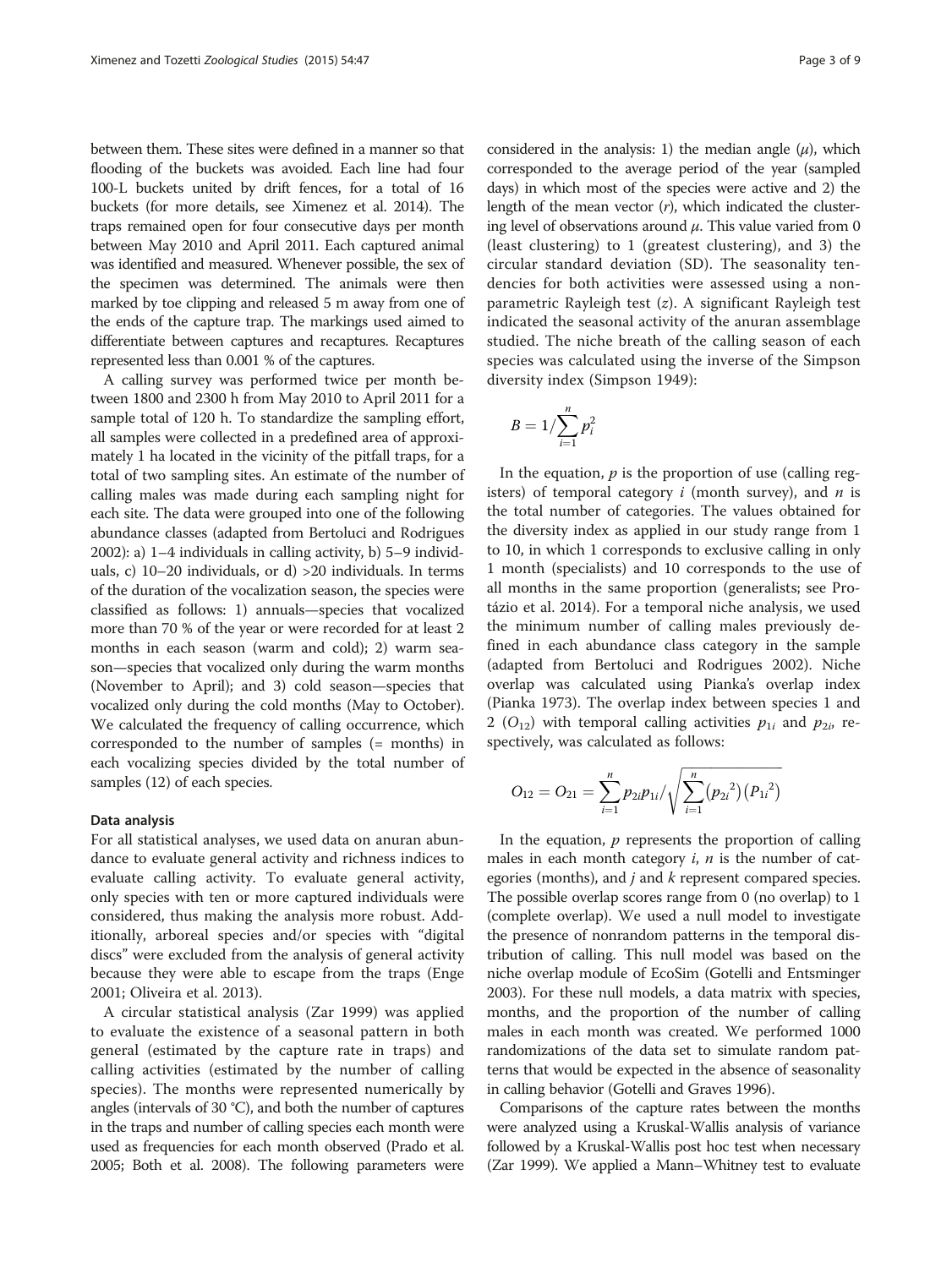the variation in general activity between the warm/cold and dry/humid months (i.e., a Mann–Whitney  $U$  test: Zar [1999\)](#page-8-0). A multiple regression was performed to detect possible associations between the climatic variables and the general and calling activities of the anurans (Zar [1999\)](#page-8-0). The following climatic variables were considered for all regressions: maximum air temperature, minimum air temperature, relative air humidity, and accumulated rainfall. All statistical tests were performed with a significance level of 0.05 using the program Statistica 8.0.

# Results

#### General activity

The circular statistical analysis revealed that anuran general activity was significantly seasonal  $(P < 0.001$ ; Table 1). We captured 535 individuals belonging to nine species (Table [2](#page-4-0)). General activity was greater during warm months ( $N = 392$ ) than during cold ones ( $N = 143$ ,  $U = 160.50$ ,  $P = 0.008$ ). Multiple regression revealed the existence of a significant and positive relationship between the general activity, relative humidity, maximum and minimum temperatures, and accumulated rainfall ( $R^2$  = 0.22,  $P$  = 0.05; Table [2\)](#page-4-0). However, general activity did not vary significantly between dry and humid months (Table [2](#page-4-0)). When the species were evaluated separately, the relationship between general activity and abiotic variables was only significant for Physalaemus biligonigerus ( $R^2 = 0.40$ ,  $P < 0.001$ ), Pseudopaludicola falcipes ( $R^2 = 0.25$ ,  $P = 0.02$ ), Leptodactylus gracilis ( $R^2 = 0.23$ ,  $P = 0.03$ ), and *Elachistocleis* bicolor ( $R^2 = 0.51$ ,  $P < 0.001$ ; Table 1).

General activity was significantly higher during warm months for *E. bicolor* ( $N = 103$ ), *L. gracilis* ( $N = 27$ ), and *P. biligonigerus* ( $N = 53$ ) than during cold months ( $N = 1$ ,  $N = 4, N = 13; U = 77.50, P < 0.001; U = 130.00, P < 0.001;$  $U = 130.00, P < 0.001$ , respectively; Table [2](#page-4-0)). Only P. falcipes presented greater general activity during cold months  $(N = 16)$  than during warm months  $(N = 1; U = 190.00,$  $P < 0.01$ ; Table [2](#page-4-0)). The general activity of *Leptodactylus* cf. latrans, Physalaemus gracilis, and Pseudis minuta

Table 1 Anuran activity patterns in subtemperate wetlands of Brazil. The seasonality evaluation of general (estimated by the number of captures) and calling activities of anurans in subtemperate wetlands in southernmost Brazil

|                                 | Annual cycle 2010-2011 |                  |  |  |  |  |  |
|---------------------------------|------------------------|------------------|--|--|--|--|--|
| Variables                       | General activity       | Calling activity |  |  |  |  |  |
| Number of observations (M)      | 535                    | 55               |  |  |  |  |  |
| Mean vector $(\mu)$             | 335.172°               | 315.000°         |  |  |  |  |  |
| Mean vector length              | 0.449                  | 0.159            |  |  |  |  |  |
| Circular deviation pattern (SD) | $72.523^{\circ}$       | 109.952°         |  |  |  |  |  |
| Rayleigh test $(P)$             | < 0.001                | 0.251            |  |  |  |  |  |

did not vary significantly between warm and cold months (Table [2](#page-4-0)). There was no significant variation between dry and humid months for any of the species (Table [2\)](#page-4-0). The multiple regression model showed a positive and significant relationship between the maximum air temperature, minimum air temperature, relative air humidity, accumulated rainfall, and activities of P. biligonigerus ( $R^2 = 0.40$ ,  $P = 0.0004$ ), P. falcipes ( $R^2 =$ 0.25,  $P = 0.02$ ), L. gracilis ( $R^2 = 0.23$ ,  $P = 0.03$ ), and E. bicolor ( $R^2$  = 0.51, P = 0.000007). The activity of the other species did not respond significantly to any of the climatic variables (Table [2\)](#page-4-0).

### Calling activity

The circular statistical analysis revealed that anuran calling activity was not significantly seasonal (Table 1). Calling records were obtained for 13 species distributed in six families (Fig. [1](#page-4-0)). Two periods with a higher number of calling species were detected: between August and November and between January and March. A peak in the number of calling species occurred during October  $(N = 7$  species) and September, February, and March  $(N = 6)$  (Fig. [1\)](#page-4-0).

Regarding calling activity, five species were classified as "annual" (Dendropsophus sanborni, Hypsiboas pulchellus, Physalaemus sp., P. minuta, and Scinax squalirostris), six as "warm season" (Dendropsophus minutus, E. bicolor, L. gracilis, Odontophrynus maisuma, P. falcipes, and Rhinella dorbignyi) and two as "cold season" (L. cf. latrans and Scinax granulatus). The species with a higher frequency of calling were H. *pulchellus* (83.33 %) and S. squalirostris (75 %), whereas O. maisuma and L. cf. latrans only called during 1 month (Fig. [1\)](#page-4-0). The number of species exhibiting calling activity did not show a significant relationship to any of the environmental variables ( $R^2 = 0.22$ ;  $P = 0.53$ ; sample number = 12). Because of the difficulty in differentiating the vocalizations of P. biligonigerus and P. gracilis, these species were not differentiated and were recorded as Physalaemus sp.

For all species, a higher calling activity occurred during warm months, which coincided with a peak in the capture rate in the traps. However, when examining the species separately, the calling and general activity periods only overlapped for E. bicolor, L. gracilis, and *Physalaemus* sp. Males of *L*. cf. *latrans* had a calling activity peak (October) that occurred before the general activity peak (November to January). An identical result occurred for P. minuta, which had calling peaks in September, October, March, and April, and general activity peaks in November, December, June, and July. However, *P. falcipes* males concentrated their vocalizations during warm months (November and January) and presented the greatest general activity during cold months (August and September). It should be emphasized that this comparison between the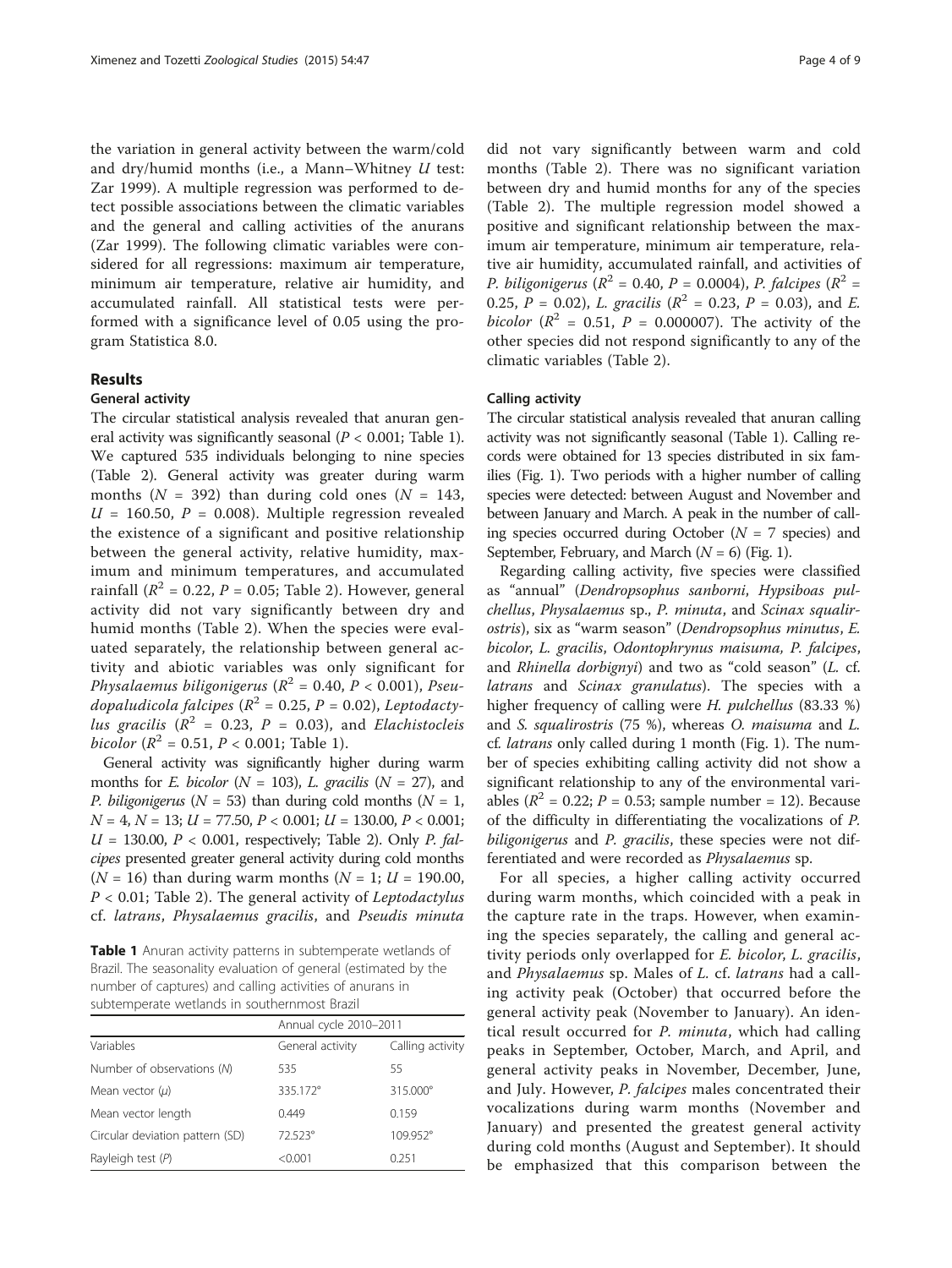$\overline{\phantom{a}}$ 

<span id="page-4-0"></span>Table 2 Associations between anuran activity and different abiotic variables

| Family                                            | Captures         |                  | Annual activity<br>variation |                        | seasons   | Activity variation between | Activity and climatic<br>factors |      |                |                |
|---------------------------------------------------|------------------|------------------|------------------------------|------------------------|-----------|----------------------------|----------------------------------|------|----------------|----------------|
| Species                                           | N(warm/<br>cold) | N(dry/<br>humid) |                              | Kruskal-Wallis results |           | Mann-Whitney results for   | Multiple regression<br>results   |      |                |                |
|                                                   |                  |                  |                              |                        | Warm/cold |                            | Dry/humid                        |      |                |                |
|                                                   |                  |                  | H                            | $\mathsf{P}$           | U         | $\overline{P}$             | U                                | P    | $\mathbb{R}^2$ | $\overline{P}$ |
| Hylidae                                           |                  |                  |                              |                        |           |                            |                                  |      |                |                |
| Pseudis minuta (Günther, 1858)                    | 29/16            | 25/20            | 10.59                        | 0.48                   | 287.50    | 0.99                       | 279.50                           | 0.86 | 0.09           | 0.48           |
| Leiuperidae                                       |                  |                  |                              |                        |           |                            |                                  |      |                |                |
| Physalaemus biligonigerus (Cope, 1861)            | 53/13            | 27/39            | 24.03                        | $0.01*$                | 130.00    | $< 0.001*$                 | 232.50                           | 0.25 | 0.40           | $0.0004*$      |
| Physalaemus gracilis (Cope, 1861)                 | 34/18            | 30/22            | 19.66                        | $0.05*$                | 252.50    | 0.43                       | 283.50                           | 0.92 | 0.13           | 0.26           |
| Pseudopaludicola falcipes (Hensel, 1867)          | 1/16             | 4/13             | 15.75                        | 0.15                   | 190.00    | $< 0.01*$                  | 256.00                           | 0.51 | 0.25           | $0.02*$        |
| Leptodactylidae                                   |                  |                  |                              |                        |           |                            |                                  |      |                |                |
| Leptodactylus gracilis (Duméril and Bibron, 1840) | 27/4             | 14/17            | 20.54                        | $0.03*$                | 130.00    | $< 0.001*$                 | 248.00                           | 0.41 | 0.23           | $0.03*$        |
| L cf. latrans                                     | 141/63           | 133/71           | 35.47                        | $0.0002*$              | 285.50    | 0.96                       | 242.50                           | 0.35 | 0.10           | 0.43           |
| Microhylidae                                      |                  |                  |                              |                        |           |                            |                                  |      |                |                |
| Elachistocleis bicolor (Guérin-Méneville, 1838)   | 103/1            | 50/54            | 40.07                        | $0.0001*$              | 77.50     | $< 0.001*$                 | 259.59                           | 0.56 | 0.51           | $0.000007*$    |
| Bufonidae                                         |                  |                  |                              |                        |           |                            |                                  |      |                |                |
| Rhinella dorbignyi (Duméril and Bibron, 1841)     | 2/8              | 3/7              |                              |                        |           |                            |                                  |      |                |                |
| Cycloramphidae                                    |                  |                  |                              |                        |           |                            |                                  |      |                |                |
| Odontophrynus maisuma (Rosset, 2008)              | 4/2              | 3/3              |                              |                        |           |                            |                                  |      |                |                |
| All species                                       | 535              | 535              | 31.59                        | $< 0.01*$              | 160.50    | $0.008*$                   | 265.00                           | 0.63 | 0.22           | $0.05*$        |

A comparison and correlation between anuran activity (evaluated by the number of captures) and different abiotic variables between May 2010 and April 2011 in subtemperate wetlands in southernmost Brazil. The number of samples (n samples) used for all statistical tests was 48. See "Methods" section for a detailed explanation

N the number of captures in pitfalls, NA not applicable

\*Significant variation

|                                             |                                                 | <b>Cold months</b> |                      |     |                             |     | Warm months |     |     |     |     |                                           | FO.         |               |
|---------------------------------------------|-------------------------------------------------|--------------------|----------------------|-----|-----------------------------|-----|-------------|-----|-----|-----|-----|-------------------------------------------|-------------|---------------|
| <b>Species</b>                              |                                                 | may                | jun<br>$(CH)$ $(CD)$ | jul | agu<br>$(CD)$ $(CH)$ $(CH)$ | sep | oct<br>(CD) | nov | dec | jan | feb | mar<br>$(WH)$ $(WD)$ $(WD)$ $(WH)$ $(WH)$ | apr<br>(WD) | $(^{0}/_{0})$ |
|                                             | Hypsiboas pulchellus (Duméril & Bibron, 1841)   |                    |                      |     |                             |     |             |     |     |     |     |                                           |             | 83.33         |
| Scinax squalirostris (Lutz, 1925)           |                                                 |                    |                      |     |                             |     |             |     |     |     |     |                                           |             | 75            |
| Physalaemus sp.                             |                                                 |                    |                      |     |                             |     |             |     |     |     |     |                                           |             | 58.33         |
| Dendropsophus minutus (Peters, 1872)        |                                                 |                    |                      |     |                             |     |             |     |     |     |     |                                           |             | 41.67         |
| Dendropsophus sanborni (Schmidt, 1944)      |                                                 |                    |                      |     |                             |     |             |     |     |     |     |                                           |             | 41.67         |
|                                             | Leptodactylus gracilis (Duméril & Bibron, 1840) |                    |                      |     |                             |     |             |     |     |     |     |                                           |             | 33.33         |
| Pseudis minuta Günther, 1858                |                                                 |                    |                      |     |                             |     |             |     |     |     |     |                                           |             | 33.33         |
| Rhinella dorbignyi (Duméril & Bibron, 1841) |                                                 |                    |                      |     |                             |     |             |     |     |     |     |                                           |             | 25            |
|                                             | Elachistocleis bicolor (Guérin-Méneville, 1838) |                    |                      |     |                             |     |             |     |     |     |     |                                           |             | 16.66         |
| Pseudopaludicola falcipes (Hensel, 1867)    |                                                 |                    |                      |     |                             |     |             |     |     |     |     |                                           |             | 16.66         |
| Scinax granulatus (Peters, 1871)            |                                                 |                    |                      |     |                             |     |             |     |     |     |     |                                           |             | 16.66         |
| Leptodactylus latrans (Steffen, 1815)       |                                                 |                    |                      |     |                             |     |             |     |     |     |     |                                           |             | 8.33          |
| Odontophrynus maisuma Rosset, 2008          |                                                 |                    |                      |     |                             |     |             |     |     |     |     |                                           |             | 8.33          |
| N° of species calling                       |                                                 | $\overline{2}$     | $\overline{2}$       | 3   | 5                           | 6   | 7           | 5   | 4   | 5   | 6   | 6                                         | 4           |               |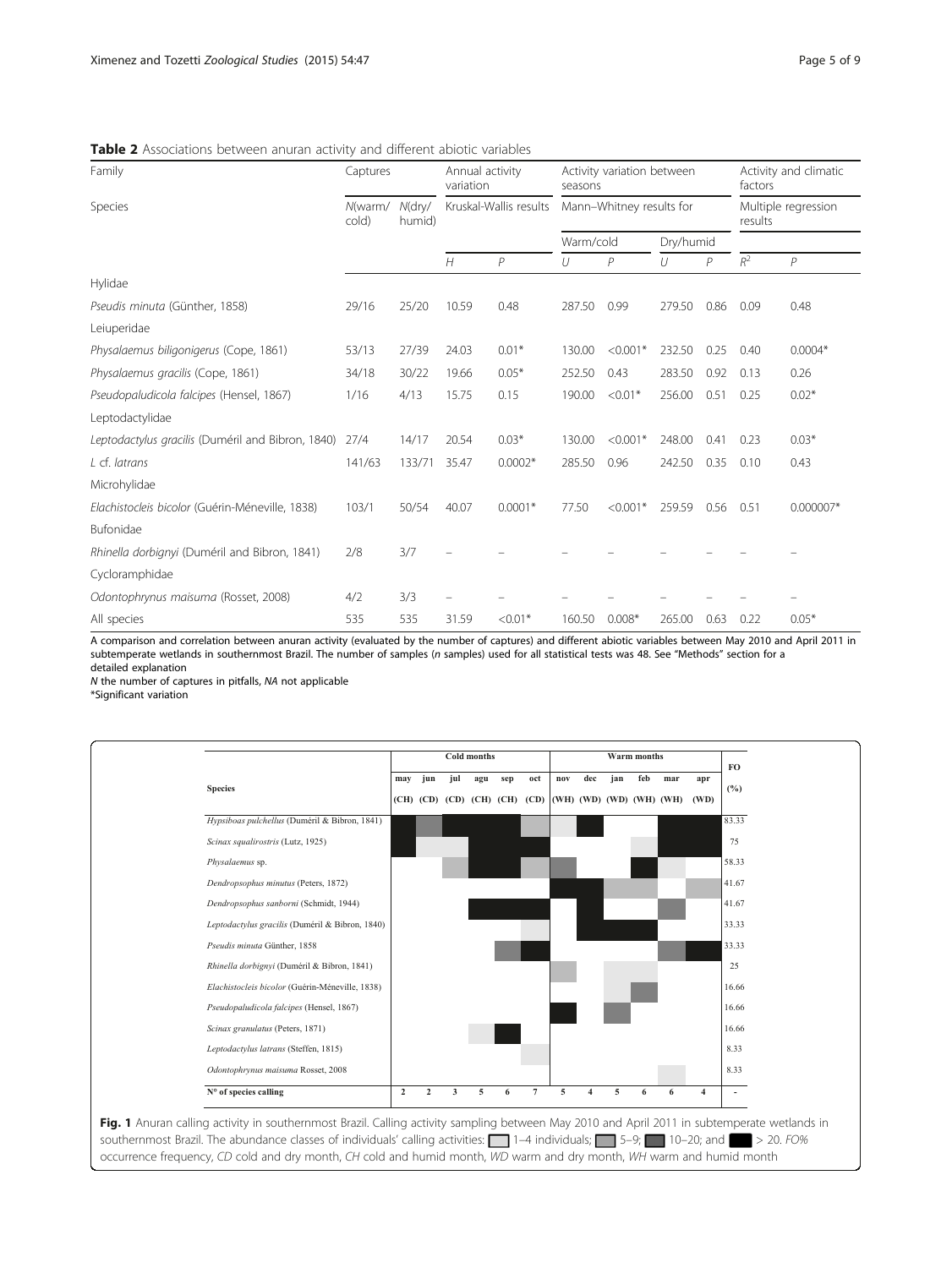calling and general activity periods was not possible for R. dorbignyi and O. maisuma because of the low number of captures  $(<10)$ , similar to the hylids because of their ability to climb and escape from the traps (with the exception of P. minuta).

Greater values of temporal niche breath were observed for H. pulchellus ( $B = 6.72$ ), followed by D. sanborni  $(B = 4.81)$ , and *Physalaemus* sp.  $(B = 4.13)$ (Table [3](#page-6-0)). Lower values were observed for E. bicolor, L. cf. latrans, and O. maisuma ( $B = 1$ ). A niche overlap analysis revealed that the patterns varied from complete overlap to no overlap between species (Table [3\)](#page-6-0). The mean overlap was  $0.227 \pm 0.267$ , and only 10.4 % of all species pairs showed a temporal overlap greater than 0.6. Greater overlap values were observed for R. dorbignyi and P. falcipes (0.9845988), Physalaemus sp. and S. fuscovarius (0.731399), and S. squalirostris and H. pulchellus (0.9035631). The null model showed that the observed temporal niche overlap index (0.227) did not vary significantly more than expected by chance (0.218) ( $P > 0.05$ ). This suggests that the assemblage calling activity is randomly distributed.

#### **Discussion**

Our data suggest that the general activity of the studied anuran populations exhibits a seasonal pattern predominantly related to air temperature but not rainfall. This pattern was different from that expected for the majority of eastern South America (Bertoluci [1998](#page-7-0); Vasconcelos et al. [2010\)](#page-8-0). The relatively harsh winter in southernmost Brazil possibly imposes limitations on anuran activity due to a reduction in metabolic rate (Lillywhite [1974\)](#page-8-0). During the coldest months, there would be a decreased in mobility and, consequently, in the probability of capture in traps (Toledo and Haddad [2005;](#page-8-0) Saenz et al. [2006\)](#page-8-0).

The potential for cold as a factor limiting general activity was reinforced by the fact that captures during cold months were higher on days with higher minimum temperatures. In addition, species are expected to exhibit different ranges of optimal operative body temperature (Huey [1991](#page-8-0)). Although this hypothesis is speculative, it could explain the peak of activity during warm months in E. bicolor, L. gracilis, and P. biligonigerus, whereas P. falcipes presented a higher general activity during colder months. Another aspect of life history that affects general activity is the differences in the level of dependency on aquatic habitats. After an intense rain, the habitat could remain flooded for many weeks, promoting a long period of intense activity in some species and with no relationship to the precipitation rate. This effect appears to occur in L. cf. latrans, P. gracilis, and P. minuta, which exhibited no seasonal variation in activity pattern.

Although the peaks in calling activities correspond to warmer and moister months (Navas and Bevier [2001](#page-8-0)),

many studies noted the importance of evaluating the effects of environmental variables independently for each species (Steelman et al. [2010](#page-8-0)). This pattern is reinforced by our data, which showed particular behaviors in certain species, such as P. falcipes, whose general activity was higher during colder months. However, this pattern may have been a secondary response because some of the coldest months had isolated rainfall peaks, which may have increased the species' reproduction (Carvalho-e-Silva et al. [2000;](#page-8-0) Loebmann and Haddad [2010](#page-8-0); Barreto et al. [2012](#page-7-0)).

Despite the occurrence of isolated peaks of rainfall during the coldest months, the region displayed a relatively homogeneous distribution pattern of rain throughout the year (Santos et al. [2008](#page-8-0); Lingnau [2009;](#page-8-0) Oliveira et al. [2013](#page-8-0)). This pattern could further reinforce the effects of other factors, affording humidity only a secondary role as a moderator of anuran activity in southernmost Brazil. This scenario reduces the accuracy of predictions on activity patterns based on air temperature and humidity (Steelman et al. [2010](#page-8-0)). There was no significant relationship between calling activity and any of the environmental variables tested. We did not record a well-defined peak in the number of species showing calling activity. Such a peak has been demonstrated for other anuran communities in other locations in Brazil (Bertoluci [1998;](#page-7-0) Eterovick and Sazima [2000\)](#page-8-0) and Uruguay (Canavero et al. [2008](#page-7-0)), including environments climatically similar to our study area (Bernarde and Anjos [1999;](#page-7-0) Conte and Machado [2005;](#page-8-0) Santos et al. [2008](#page-8-0)). Note that different species could respond differently to abiotic variables that influence reproductive activity (Hartel et al. [2007;](#page-8-0) Wells [2007\)](#page-8-0). In addition to climatic variables, these triggers include other environmental parameters, such as photoperiod (Both et al. [2008](#page-7-0); Canavero et al. [2009\)](#page-7-0), which can make the detection of a general pattern of answers to the climatic variables difficult. In an attempt to predict mathematically the activity patterns of an anuran community in subtemperate wetlands in Uruguay, Canavero et al. ([2008\)](#page-7-0) observed that the annual pattern of calling activity is determined by a response to a set of seasonal variables or a variable that synthesizes the entire seasonal variation, such as photoperiod. This principle reinforces the fact that not all species respond to specific variables such as temperature or rainfall. Photoperiod appears to be a good predictor of activity in *H. pulchellus, P. minuta,* and *P. gracilis*. As also observed by Canavero et al. [\(2008\)](#page-7-0), these species also presented a broad period of activity almost throughout the year in the present study.

The relatively low values of niche breath suggest that many species presents a short season of calling activity. Consequently, species would have a smaller overlap during reproductive periods, as occurred, e.g., between *L. latrans*, D. minutus, E. bicolor, and O. maiusma and between O. maiusma, E. bicolor, and L. gracilis. Finally, this behavior would reduce the overlap between species during the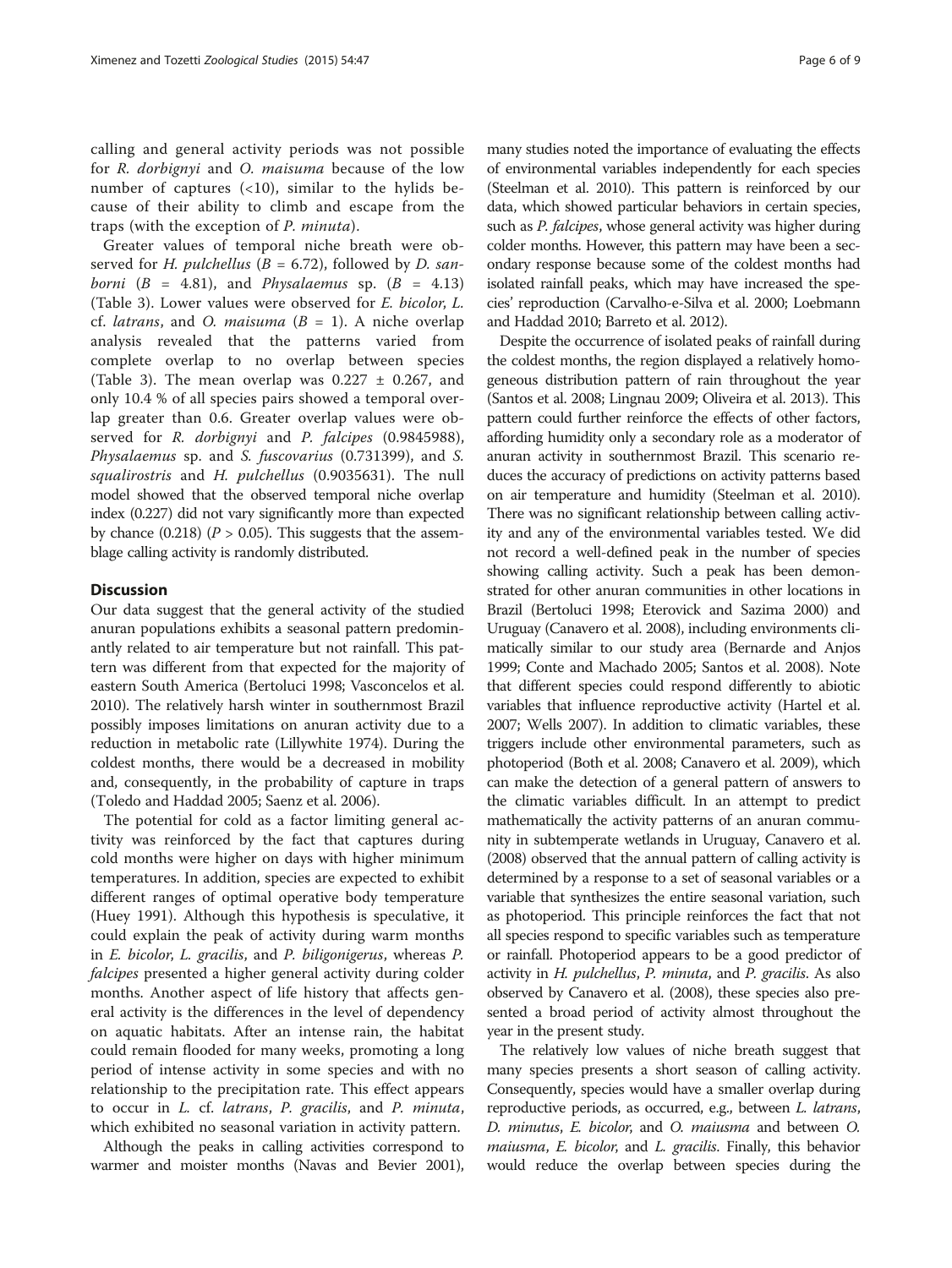|         | Dmin | Dsan      | Ebic      | Hpul       | <b>Table 3</b> values of there overlap (0) and ment breath (b) in calling activities for 15 andrari species in subtemperate wettands in southernmost brazil<br>Lgra | Llat       | Omai      | Pfal        | Phys       | Pmin        | Rdor       | Sfus         | Ssqu        |
|---------|------|-----------|-----------|------------|---------------------------------------------------------------------------------------------------------------------------------------------------------------------|------------|-----------|-------------|------------|-------------|------------|--------------|-------------|
| Dmin    |      | 0.3367491 | 0.1905002 | 0.09861692 | 0.6654356                                                                                                                                                           | $\circ$    | $\circ$   | 0.6622442   | 0.1925226  | 0.1391423   | 0.666469   | $\circ$      | 0.0695677   |
| Dsan    |      |           | $\circ$   | 0.5644163  | 0.3296402                                                                                                                                                           | 0.4821027  | 0.2651565 | $\mathbf 0$ | 0.6667762  | 0.4935692   | 0          | 0.4978963    | 0.6974541   |
| Ebic    |      |           |           |            | 0.4459272                                                                                                                                                           | 0          | $\circ$   | 0           | 0.3566882  | $\circ$     | 0,09901475 | 0            | 0.01404555  |
| Hpul    |      |           |           |            | 0.0008878645                                                                                                                                                        | 0.05973157 | 0.4778526 | 0.01158963  | 0.5650231  | 0.6384265   | 0.01182861 | 0.3745081    | 0.9035631   |
| Lgra    |      |           |           |            |                                                                                                                                                                     | 0.01486424 | $\Omega$  | 0.1442043   | 0.1606475  | 0.007599841 | 0.1030245  | $\circ$      | 0.0106476   |
| Llat    |      |           |           |            |                                                                                                                                                                     |            | 0         | 0           | 0.1070065  | 0.5112835   | 0          | $\circ$      | 0.2949566   |
| Omai    |      |           |           |            |                                                                                                                                                                     |            |           | $\circ$     | 0.01783441 | 0.2678165   | $\circ$    | $\mathbf{0}$ | 0.5618221   |
| Pfal    |      |           |           |            |                                                                                                                                                                     |            |           |             | 0,1903211  | $\circ$     | 0.9845988  | $\circ$      | $\circ$     |
| Phys    |      |           |           |            |                                                                                                                                                                     |            |           |             |            | 0.3200138   | 0.2295631  | 0.731399     | 0.5588524   |
| Pmin    |      |           |           |            |                                                                                                                                                                     |            |           |             |            |             | 0          | 0.3649998    | 0.660339    |
| Rdor    |      |           |           |            |                                                                                                                                                                     |            |           |             |            |             |            | $\circ$      | 0.001390717 |
| Sfus    |      |           |           |            |                                                                                                                                                                     |            |           |             |            |             |            |              | 0.2994721   |
| Ssqu    |      |           |           |            |                                                                                                                                                                     |            |           |             |            |             |            |              |             |
| O(mean) | 0.34 | 0.10      | 0.33      | 0.36       | 0.11                                                                                                                                                                | 0.12       | 0.12      | 0.28        | 0.26       | 0.21        | 0.18       | 0.34         | 0.34        |
| B(mean) | 3.63 | 4.81      | 1.00      | 6.72       | 2.97                                                                                                                                                                | 1.00       | 1.00      | 1.47        | 4.13       | 3.51        | 1.41       | 1.07         | 5.63        |

<span id="page-6-0"></span>

|  |  | Table 3 Values of niche overlap (O) and niche breath (B) in calling activities for 13 anuran species in subtemperate wetlands in southernmost Brazil |
|--|--|------------------------------------------------------------------------------------------------------------------------------------------------------|
|--|--|------------------------------------------------------------------------------------------------------------------------------------------------------|

Niche overlap was estimated by Pianka's overlap index and niche breath by the inverse of the Simpson diversity index (B). Dmin, Dendropsophus minutus; Dsan, Dendropsophus sanborni; Ebic, Elachistocleis bicolor; Hpul, Hypsiboas pulchellus; Lgra, Leptodactylus gracilis; Llat, Leptodactylus cf. latrans; Omai, Odontophrynus maisuma; Phys, Physalaemus sp; Pmin, Pseudis minuta; Pfal, Pseudopaludicola falcipes; Rdor, Rhinella dorbignyi; Sfus, Scinax fuscovarius; Ssqu, Scinax squalirostris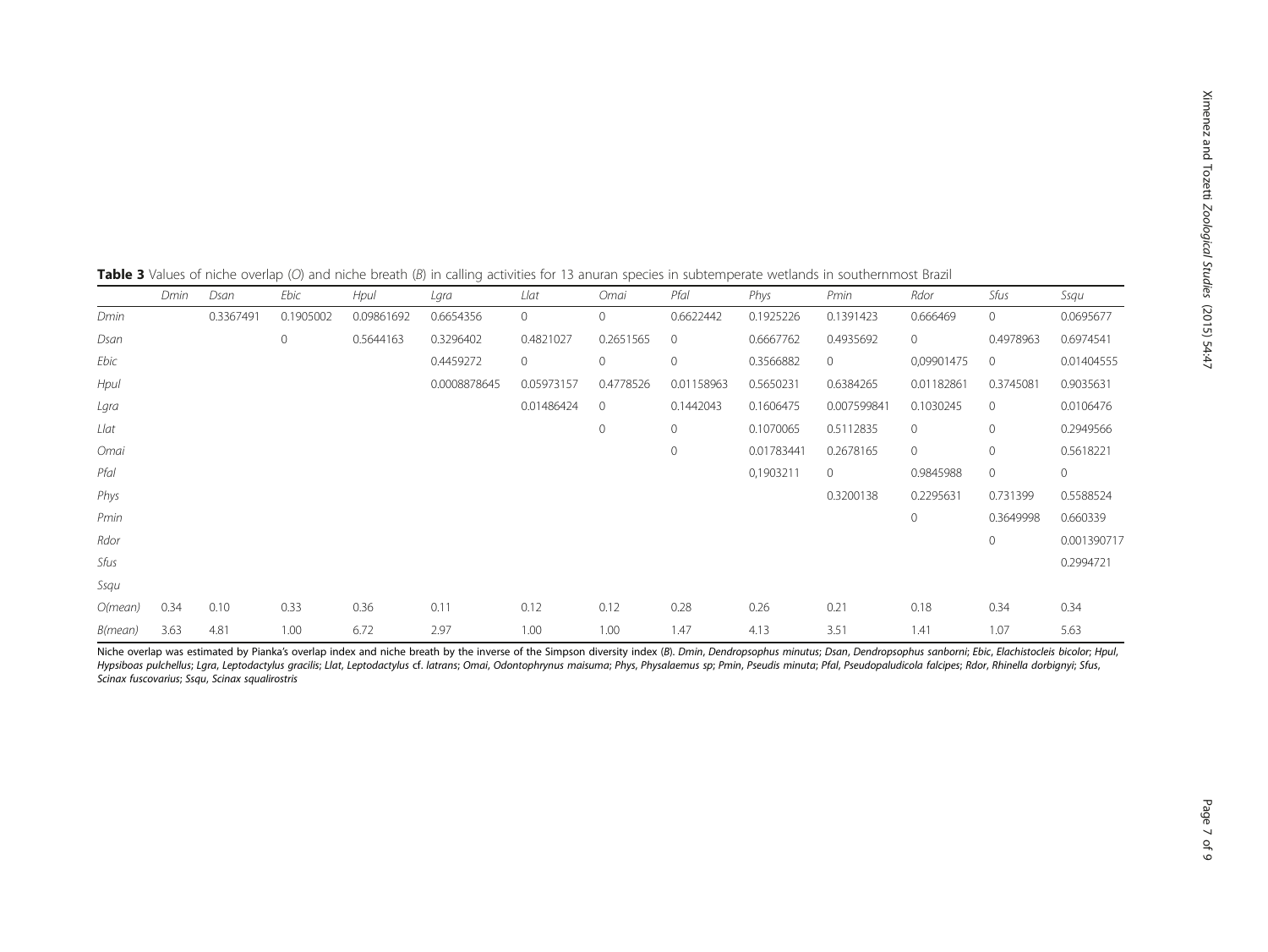<span id="page-7-0"></span>breeding seasons, thus reducing the possibility of competition for physical and acoustic space and diluting the effect of predators on nests (Kopp et al. [2010;](#page-8-0) Sinsch et al. [2012\)](#page-8-0).

The majority of the species showed calling activity that was restricted to the warm season (46.15 %) or extended throughout the entire year (38.46 %). Even species that presented calling activity restricted to the cold season (L. cf. latrans and S. granulatus) were active during the transitional months between the cold and warm seasons. This result reinforces the finding that temperature was the predominant climatic factor for determining anuran calling activity. Note, however, that the calling season of S. granulatus may have been underestimated because of the low abundance of individuals in the studied area (personal observations).

The species with the longest calling periods were H. pulchellus and S. squalirostris. This pattern was most likely enhanced by their relatively high tolerance to low temperatures (Both et al. 2008). Species with higher tolerance to low temperatures may have greater reproductive success (Martins [2009\)](#page-8-0), which could explain why those species were two of the most abundant in the study region. The prolonged calling pattern of H. pulchellus has also been recorded in other populations in southern South America (Achaval and Olmos 1997; Trindade et al. [2010\)](#page-8-0) and in Uruguay (Canavero et al. 2008). However, the calling period of S. squalirostris in other subtemperate regions was concentrated during the warmer months between September and April (Achaval and Olmos 1997; Kwet and Di-Bernardo [1999](#page-8-0)). This result suggests a certain plasticity of the species regarding seasonality and reproductive activity. Such plasticity also appears to occur in P. minuta, whose reproductive activity was previously identified as brief (Santos et al. [2008](#page-8-0)) or long (Langone [1994;](#page-8-0) Melchiors et al. [2004\)](#page-8-0). The low values of niche overlap reinforce the potential of the entire community to keep calling through all the year. Another important aspect of our work was that our results showed a temporal disjunction between the general and calling activities for some species (L. cf. latrans, P. minuta, and P. falcipes). The limitation of an ecological interpretation of activity data often occurs because of the low availability of basic information on the biology of the observed species, particularly regarding reproductive biology.

### Conclusions

The present study is one of the first to describe anuran general activity in southern Brazil. The study showed that the general activity patterns of most anurans in the studied wetland habitats appear to be regulated by temperature and not rainfall, similar to the pattern of anuran assemblages in temperate climates (Oseen and Wassersug [2002](#page-8-0); Saenz et al. [2006](#page-8-0)). The nonexistence of

a significant relationship between calling activity and any of the environmental variables tested suggested the presence of a different environmental factor (e.g., photoperiod or the length of the hydroperiod of water bodies) or some untested biotic elements as a trigger for the levels of general calling activity. Nevertheless, the observed general activity pattern is different from that expected for most of eastern South America.

#### Competing interests

The authors declare that they have no competing interests.

#### Authors' contributions

SSX was responsible for the field samples, performed most of the statistical analyses, and drafted the first version of the manuscript. AMT conceived the study, determined the sampling design, and reviewed the manuscript. All authors read and approved the final manuscript.

#### Acknowledgements

We thank the Rio Grande do Sul Research Foundation (FAPERGS) and the National Council for Scientific and Technological Development (CNPq) for the financial support and the Coordination for the Improvement of Higher Education Personnel (CAPES) for the Master's Degree fellowship.

#### Author details

<sup>1</sup>Instituto de Ciências Biológicas, Universidade Federal do Rio Grande-FURG Av. Itália km 8, Rio Grande RS 96203-900, Brazil. <sup>2</sup>Laboratório de Ecologia de Vertebrados Terrestres, Universidade do Vale do Rio dos Sinos—UNISINOS, São Leopoldo Av. Unisinos, 950, Cristo Rei, São Leopoldo RS 93022-000, Brazil.

#### Received: 11 July 2014 Accepted: 8 June 2015 Published online: 17 June 2015

#### References

- Achaval F, Olmos A (1997) Anfíbios y reptiles del Uruguay. Barreiro y Ramos S. A, Montevideo
- Almeida-Gomes M, Van Sluys M, Rocha CFD (2007) Calling activity of Crossodactylus gaudichaudii (Anura: Hylodidae) in an Atlantic Rainforest area at Ilha Grande, Rio de Janeiro, Brasil. Belg J Zool 137:203–207
- Barreto GS, Tinoco MS, Couto-Ferreira D, Browne-Ribeiro HC (2012) Distribuição de Pseudopaludicola aff. falcipes (Anura; Leiuperidae) na restinga do litoral norte da Bahia, Brasil. Revista Latino-Americana de Conservação 2(2)-3(1):27–36
- Bernarde PA, Anjos L (1999) Distribuição espacial e temporal da anurofauna no Parque Estadual Mata dos Godoy, Londrina, Paraná, Brasil (Amphibia: Anura). Comunicações do Museu de Ciência e Tecnologia 12:127–140
- Bernarde PS, Machado RA (2001) Riqueza de espécies, ambientes de reprodução e temporada de vocalização da anurofauna em Três Barras do Paraná, Brasil (Amphibia: Anura). Cuadernos de Herpetologia 14(2):93–104
- Bertoluci J (1998) Annual patterns of breeding activity in Atlantic Rainforest anurans. J Herpetol 32(4):607–611
- Bertoluci J, Rodrigues MT (2002) Seasonal patterns of breeding activity of Atlantic Rainforest anurans at Boracéia, Southeastern Brazil. Amphibia-Reptilia 23:161–167
- Boquimpani-Freitas L, Marra RV, Van Sluys M, Rocha CFD (2007) Temporal niche of acoustic activity in anurans: interspecific and seasonal variation in a neotropical assemblage from south-eastern Brazil. Amphibia-Reptilia 28:269–276
- Both C, Grant T (2012) Biological invasions and the acoustic niche: the effect of bullfrog calls on the acoustic signals of white-banded tree frogs. Biol Lett 8:714–716
- Both C, Kaefer IL, Santos TG, Zechin STZ (2008) An austral anuran assemblage in the Neotropics: seasonal occurrence correlated with photoperiod. J Nat Hist 42(3):205–222
- Canavero A, Arim M (2009) Clues supporting photoperiod as the main determinant of seasonal variation in amphibian activity. J Nat Hist 43(48):2975–2984
- Canavero A, Arim M, Naya DE, Camargo A, Rosa I, Maneyro R (2008) Calling activity patterns in anuran assemblage: the role of seasonal trends and weather determinants. Northwest J Zool 4(1):29–41